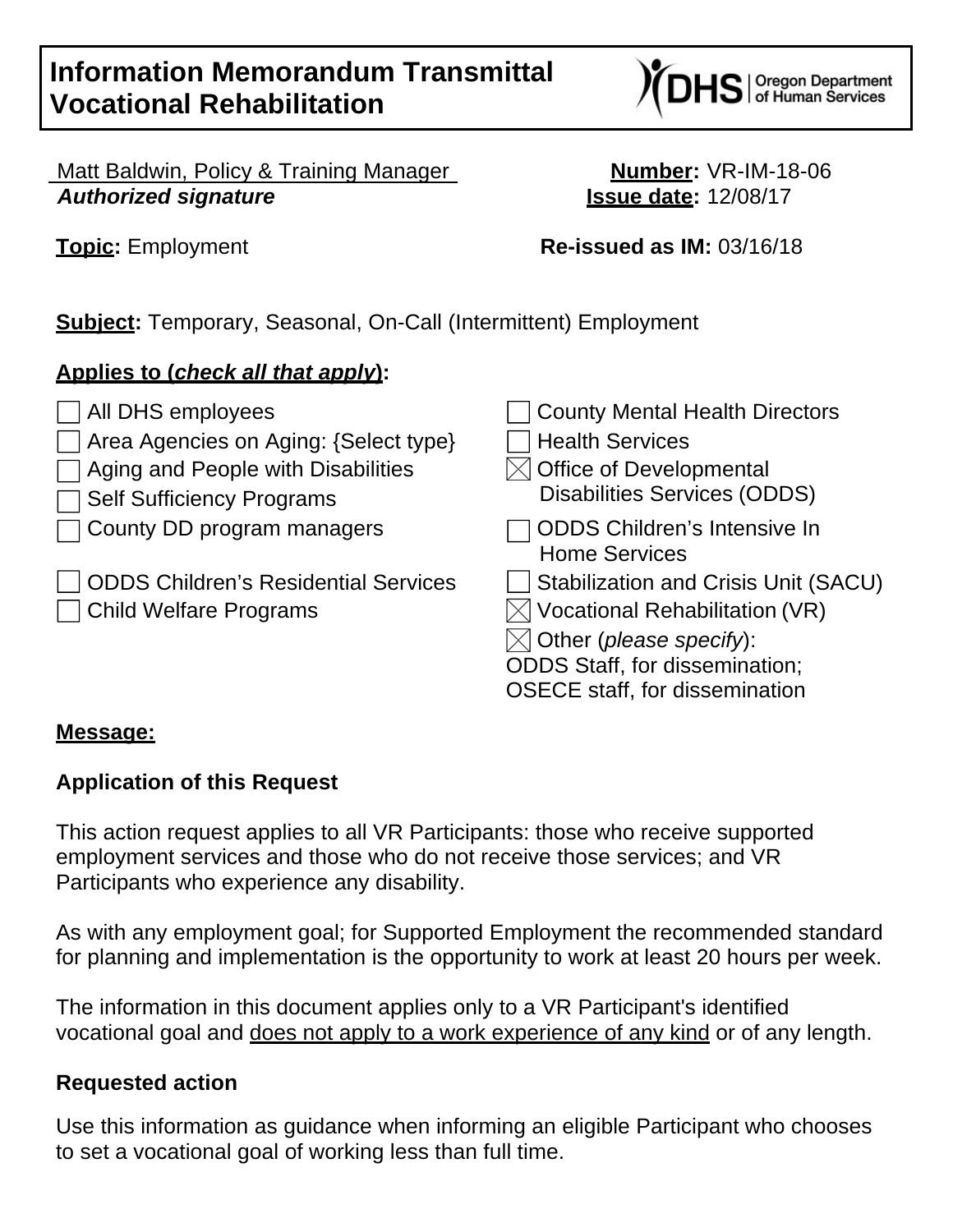### **Procedures**

### **A suggested list of topics to discuss with a Participant who is considering temporary or seasonal employment**:

- The IPE documents that this is the informed choice of the participant and meets their unique strengths and needs; and
- The job must be competitive and integrated; and
- The temporary or seasonal work is reasonably expected to continue into the next recurring work period; and
- The Temporary or seasonal work fits at least one of these scenarios:
	- o Common to the local labor market (e.g., work in the fishing industry or at vacation destinations; harvesting and/or processing local produce); and/or
	- o The strategy used by a specific employer in the local labor market for hiring all their employees (e.g., specific jobs in a labor market are filled by temp agencies); and/or
	- o A part of the participant's plan to increase specific skills and/or knowledge.
- Closure criteria must be met.

### **A suggested list of topics to discuss with a Participant who is considering an employment goal that is on-call (intermittent):**

- Before considering on-call (intermittent) employment, VR and the participant must have a reasonable expectation that the on-call job will occur and that it will be regular enough to fulfill closure requirements.
- It is important that this is the informed choice of the participant and meets their unique strengths and needs as documented in the IPE;
- The job is competitive and integrated;
- At least one of the following criteria of this labor market applies:
	- o The on-call or intermittent work Is reasonably expected to occur at least once a week; and/or
	- o It is common for an on-call worker in the local labor market to be called in to work more hours over time; and/or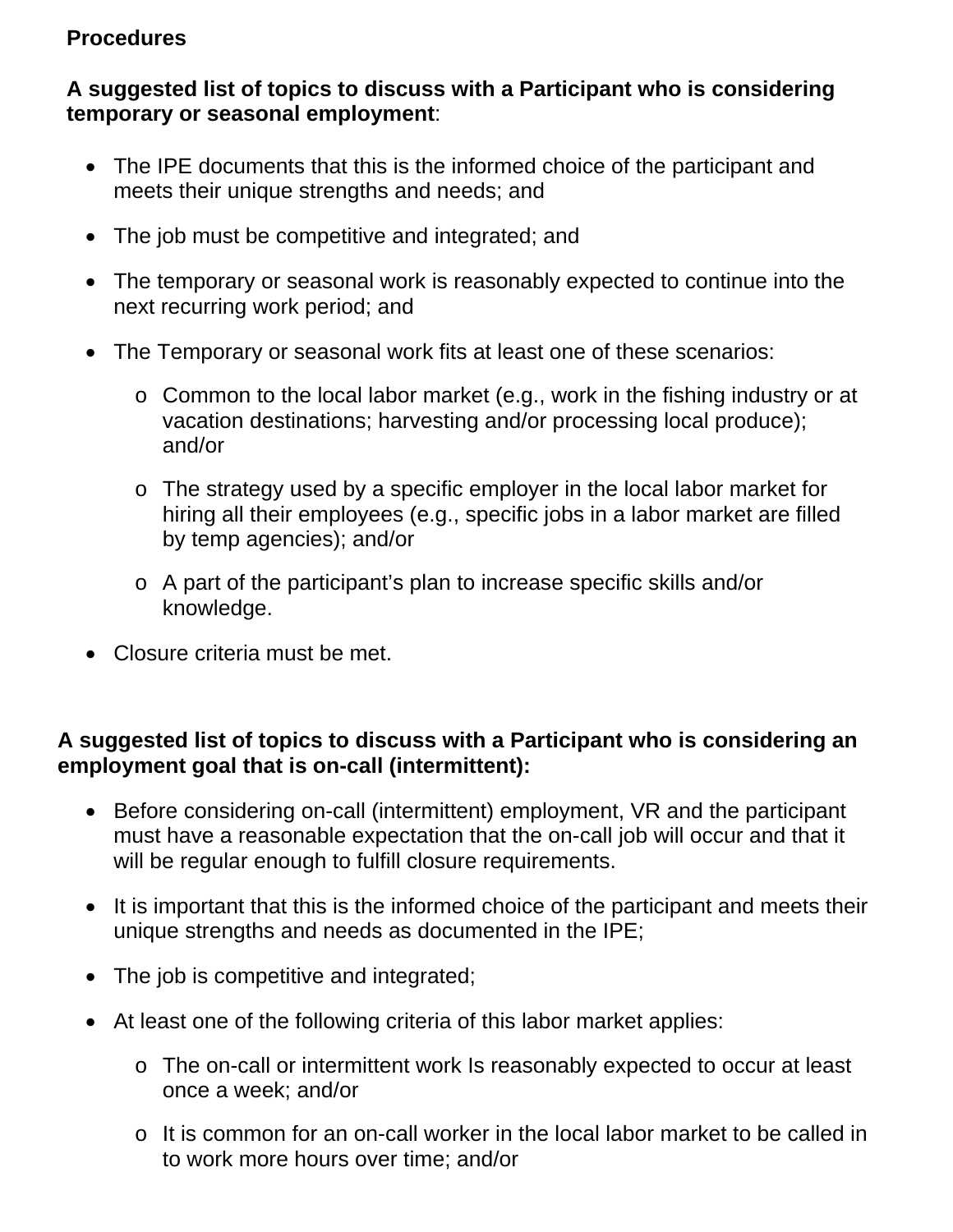- o It's common for an on-call worker to be hired into the field they are entering (e.g., the temp agency hiring secretarial, janitorial, call-center or other staff is the common source of new regular hires at local businesses); and/or
- o A part of the participant's plan to increase specific skills and/or knowledge.
- Closure criteria must be met.

#### **Closure criteria when the employment goal is part-time:**

**For those who receive supported employment services**, the service file is not closed until employment is maintained at least 90 calendar days after the participant (working at least once each week) has reached job stabilization and transitioned to extended services by other than VR.

**For those who are VR participants (working at least once each week) who do not receive supported employment services**, the service file is not closed until they have maintained employment at least 90 calendar days after the start date.

#### **Closure criteria when the employment is temporary or seasonal:**

**Participants who receive supported employment services** must be employed (at least one day a week) and maintain employment for a period of time that equals at least 90 calendar days after stabilization and transfer to extended services.

Once the participant becomes stable and has worked long enough for their case to be closed, returning to that temporary or seasonal job does not in itself, constitute a reason for the VR file to be reopened for Post-Employment Services. The expectation by VR is that the participant's extended services provider (if needed) will provide any support needed by the participant to continue to maintain (and advance in) their employment.

**Participants who do not receive supported employment services** must be employed (at least one day a week), and have maintained employment for a period of time that equals at least 90 calendar days.

Once the participant is stable in their employment and maintains that stable employment for the required number of days, returning to that temporary or seasonal job does not in itself, constitute a reason for the VR file to be reopened for Post-Employment Services.

#### **Closure criteria when the employment goal is on-call (intermittent):**

For **participants who work at least one day per week**, the closure criteria for part time employment apply: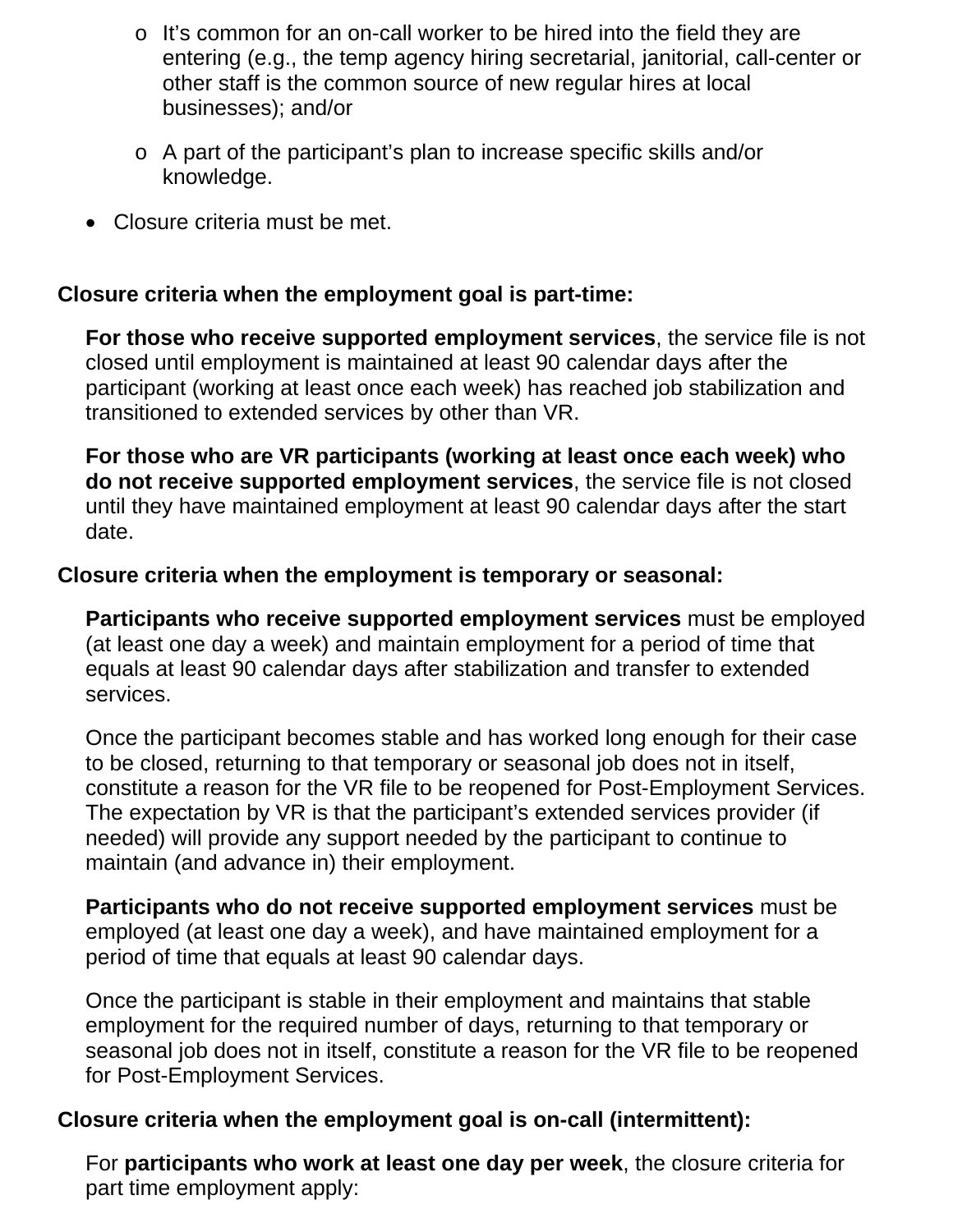• Those who receive supported employment services must maintain employment at least 90 calendar days after stabilization and transfer to extended services.

Once the participant becomes stable and has worked long enough for their case to be closed, returning to that on-call (intermittent) job does not in itself, constitute a reason for the VR file to be reopened for Post-Employment Services. The expectation by VR is that the participant's extended services provider (if needed) will provide any support needed by the participant to continue to maintain (and advance in) their employment.

• Those who do not receive supported employment, the job is stable and they maintained employment at least 90 calendar days.

Once the participant is stable in their employment and maintains that stable employment for the required number of days, returning to that temporary or seasonal job does not in itself, constitute a reason for the VR file to be reopened for Post-Employment Services.

For **participants who do not work at least once each week**, the number of days worked must total 90. If they are not called in regularly, this can take many more than 90 calendar days).

 For those who do receive supported employment services, beginning the first day of work after transfer to extended services, count the days worked only, until reaching at least 90 (this can take many more than 90 calendar days).

Once the participant becomes stable and has worked long enough for their case to be closed, returning to that on-call (intermittent) job does not in itself, constitute a reason for the VR file to be reopened for Post-Employment Services. The expectation by VR is that the participant's extended services provider (if needed) will provide any support needed by the participant to continue to maintain (and advance in) their employment.

 For those who do not receive supported employment services, beginning with their first day on the job, count the days worked only, until reaching at least 90.

Once the participant is stable in their employment and maintains that stable employment for the required number of days, returning to that temporary or seasonal job does not in itself, constitute a reason for the VR file to be reopened for Post-Employment Services.

### **When the Participant Chooses to Work More than One Part Time Job**

When a participant works more than one job cumulatively (in the same time period) in order to meet their vocational goal. Every one of those jobs must: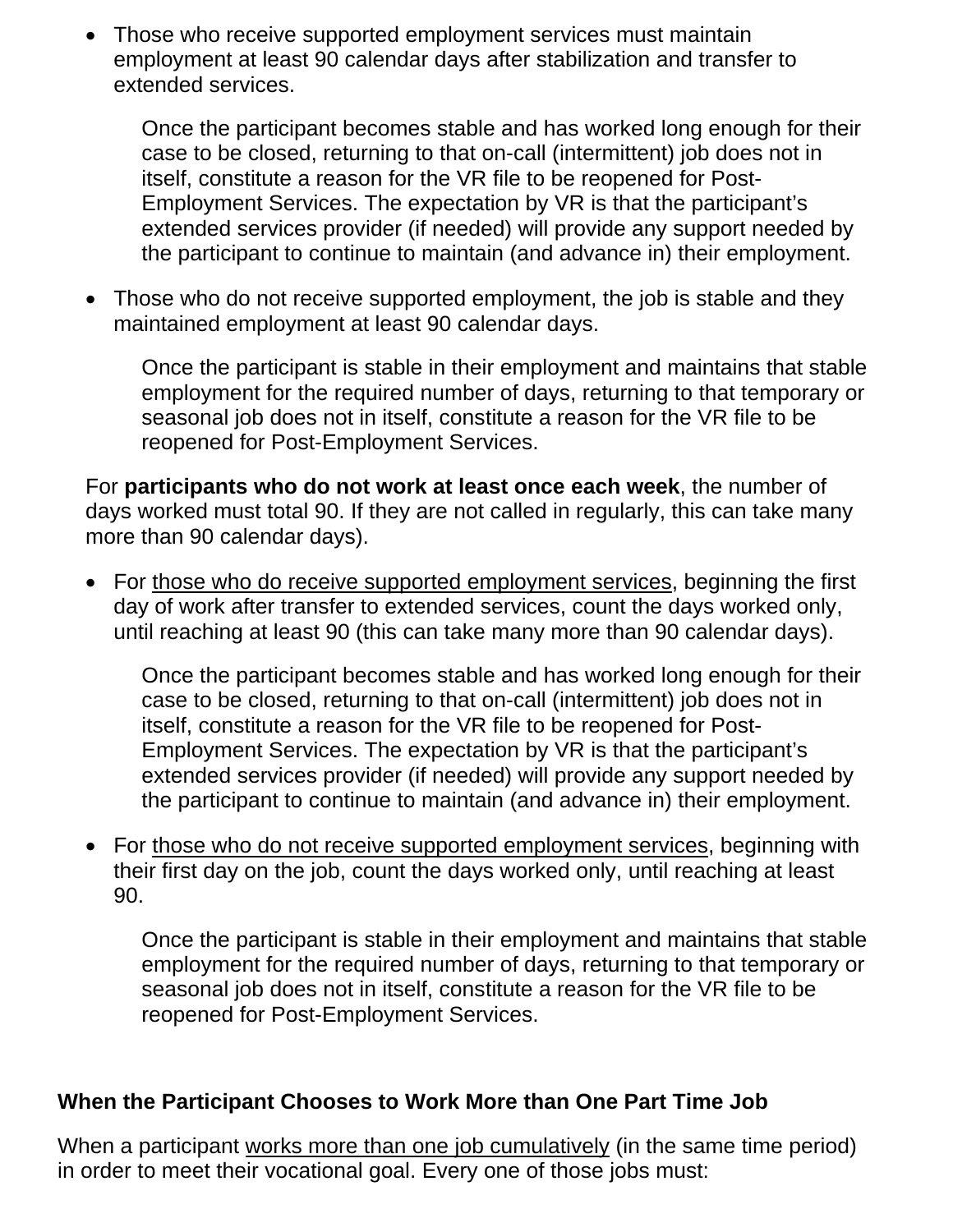- Be competitive integrated employment, and
- Be the informed choice of the participant and meet their unique strengths and needs. as documented in the IPE, and
- Be maintained by the participant for the number of days required for closure.
- Be reasonably expected to lead to longer term, stable employment.

When a participant works more than one job consecutively (one at a time over a period of time) in order to meet their vocational goal. Every one of those jobs must:

- Be competitive integrated employment, and
- Be the informed choice of the participant and meet their unique strengths and needs as documented in the IPE, and
- Must be maintained by the participant for the number of days required for closure, and
- Be reasonably expected to lead to longer term, more stable employment.

# **Purpose or Rationale:**

# **Workforce Innovation and Opportunity Act (WIOA)**

WIOA defines competitive and integrated employment as being either full or part time. In the final regulations, discussion sections clearly state that any configuration of part time (seasonal, temporary, on-call, intermittent) should be considered. This was done with the stipulation that all definitions apply. Those definitions include competitive integrated employment, closure criteria, employment outcome.

WIOA Final Rules: https://www.gpo.gov/fdsys/pkg/FR-2016-08-19/pdf/2016- 15980.pdf

# **CFR 361.5 Applicable definitions:**

(9) Competitive integrated employment

(15) Employment outcome

CFR 361.56 Requirements for closing the record of services of an individual who has achieved an employment outcome

CFR 363.54 When will an individual be considered to have achieved an employment outcome in supported employment

# **Definitions:**

**Full Time Hours** means 35 or higher hours per week (determined by the business). (United States Department of Labor, Bureau of Labor Statistics